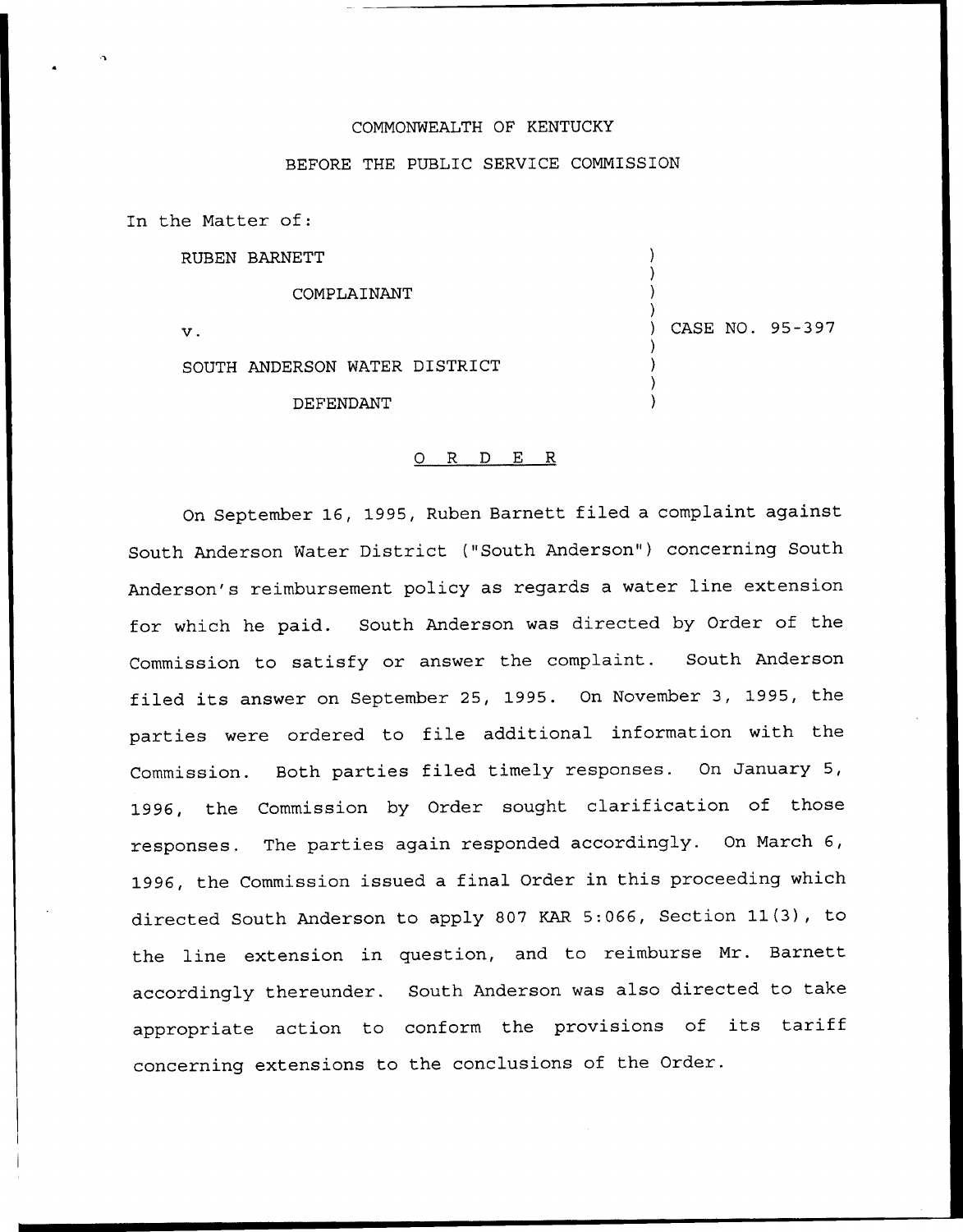On March 15, 1996, Mr. Barnett filed a motion requesting that the Commission reconsider, alter, amend, or vacate its Order of March 6, 1996. The Commission will treat this as a motion for rehearing pursuant to KRS 278.400. As such, the motion was timely filed. Nr. Barnett requested a hearing due to "numerous factual disputes." According to Mr. Barnett, he is entitled to relief based upon "the misrepresentations by the South Anderson Water District and therefore the South Anderson Water District should be estopped from setting forth any other reimbursement method." Nr. Barnett continues to argue over which of two reimbursement methods regarding water line extensions should be applied to his extension, claiming that the method adopted effective January 1, 1994 superseded any other reimbursement methods South Anderson may have had.

As stated in the final Order, Nr. Barnett is correct in his assertion that South Anderson's reimbursement method which went into effect January 1, 1994, which was essentially 807 KAR 5:066, Section 11(2)(b)(2), superseded the provision already contained in South Anderson's tariff regarding line extension reimbursements, which followed 807 KAR 5:066, Section  $11(2)$  (b)  $(1)$ . A utility cannot have both alternatives permitted by 807 KAR 5:066, Section 11(2) {b), filed in its tariff, but must chose one or the other.

However, as the Commission's Order of March 6, 1996 made apparent, neither <sup>807</sup> KAR 5:066, Section 11(2)(b)(1), nor <sup>807</sup> KAR 5:066, Section 11(2)(b)(2}, were applicable to Nr. Barnett's situation. Both parties were in error. As the extension in

 $-2-$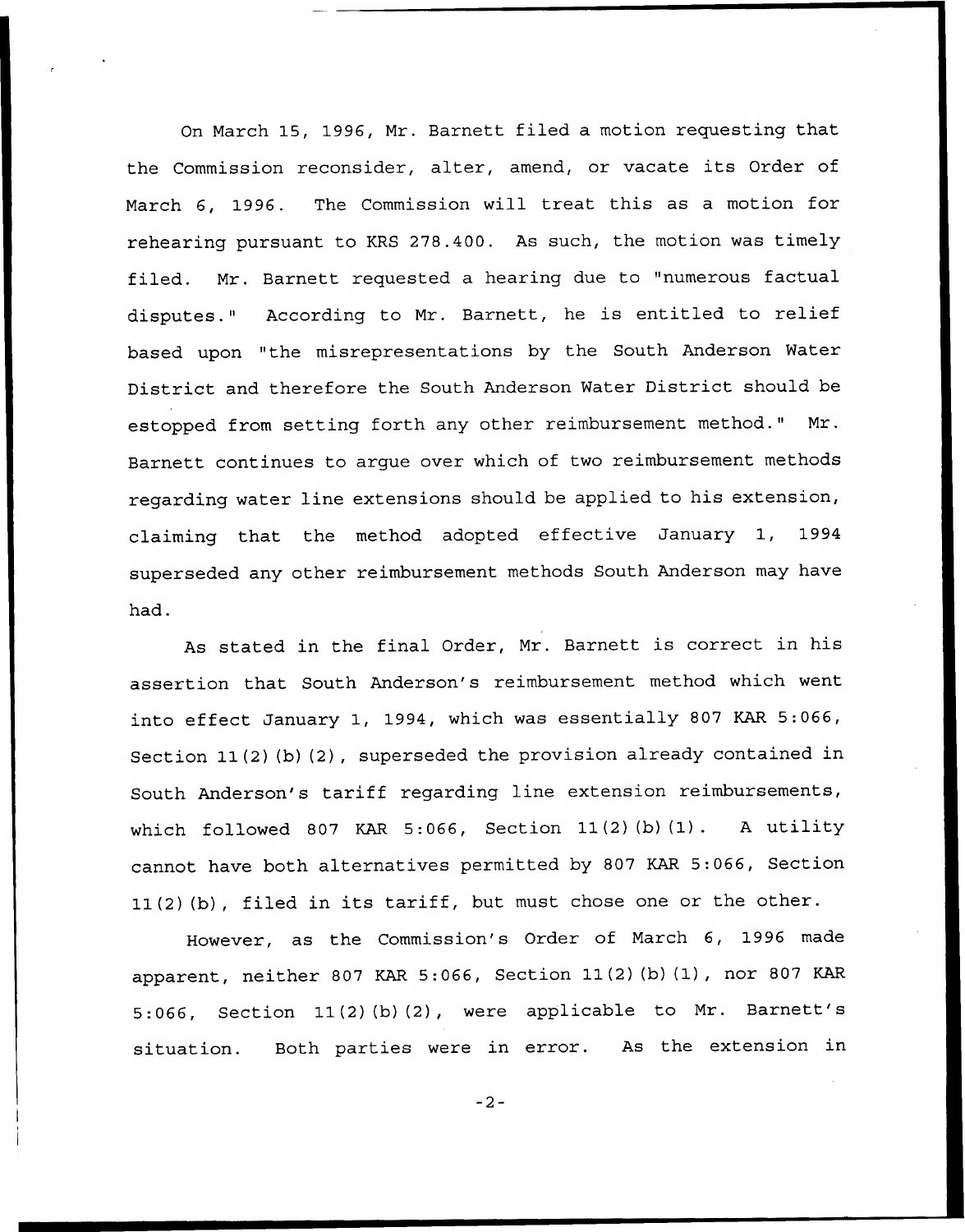question was to a real estate subdivision, $^{1}$  807 KAR 5:066, Section 11(3), is clearly the applicable regulation. A similar provision, effective March 21, 1991, is contained in South Anderson's tariff and has not been superseded.

While Mr. Barnett may have numerous factual disputes with South Anderson, they are not relevant here. This proceeding hinged on <sup>a</sup> question of law, specifically which regulation and tariff provision should be applied. No issues of material fact existed, so an evidentiary hearing was not required. Cumberland Reclamation Company v. Secretary, United States Department of the Interior, 925 F.2d 164 (6th Cir. 1991). After <sup>a</sup> thorough review of the record, the Commission determined that the key fact relevant to this proceeding was whether the extension in question was to a proposed real estate subdivision. As both parties admitted that it was, the Commission's task was merely to determine the applicable law. Under these circumstances, and familiar principles of law, Mr. Barnett had a fair hearing which satisfied the requirements of due

According to South Anderson's January 17, 1996 response to the Commission's January 5, 1996 Order, the line extension in question was installed to serve "a proposed real estate subdivision." South Anderson stated that Mr. Barnett divide his property on Rice Road into eight tracts, and has in fact already sold three of those tracts to three different parties. South Anderson enclosed a copy of the plan of subdivision certified by Mr. Barnett on January 13, 1995,as well as copies of the Deeds of Conveyance for the three tracts sold by Mr. Barnett. Mr. Barnett, in his January 18, 1996 response to the Commission's January 5, 1996 Order, also stated that the line was extended to eight lots on Rice Road that he had subdivided.